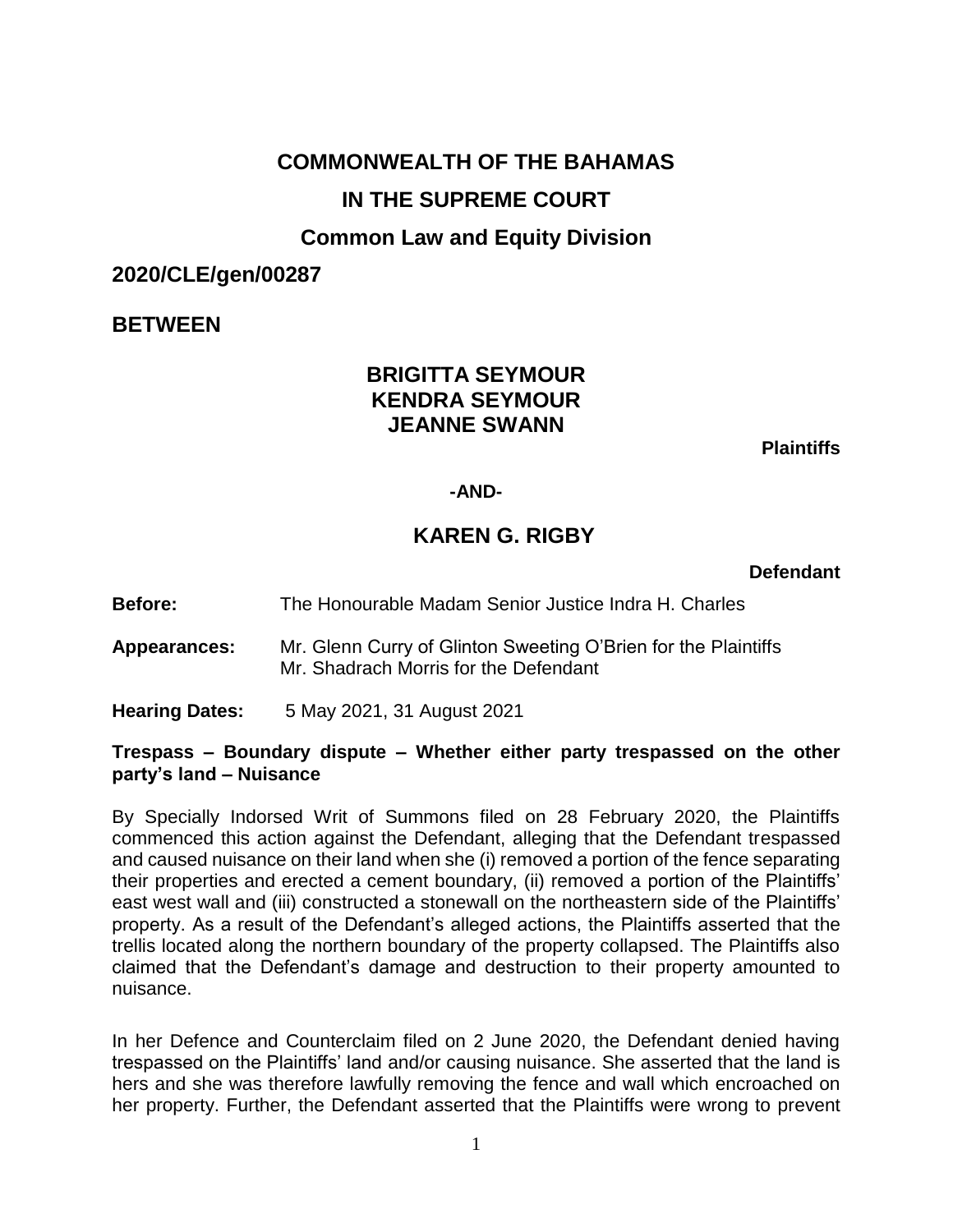her from constructing the stonewall on the northwestern side of her property. She counterclaimed for damages for the costs associated with removing the fence and wall which she claims were unlawfully there.

The matter first came before me for injunctive relief. Having heard both parties, the Court granted an injunction for the status quo to be maintained pending the hearing of the central issue which was a boundary dispute between two neighbours. It was also agreed that an independent surveyor be appointed to conduct a survey, establish the boundary between the properties in question and to provide a report to the Court. It was further agreed that both parties will be able to cross-examine the surveyor.

**HELD: The Defendant did not trespass and/or cause nuisance when she removed the fence separating the properties and created her own boundary nor when she commenced construction of the stonewall on the northwestern side of her property. However, she trespassed and caused nuisance when she destroyed the Plaintiffs' northern/east-west wall.** 

- 1. The proper boundary between the parties' properties is 5 feet 5 inches further in the direction of the Plaintiffs than the Plaintiffs' fence, which was removed by the Defendant.
- 2. There was no encroachment by the Plaintiffs' east west wall. The Defendant was therefore not entitled to remove the east west wall.
- 3. The Defendant's construction of the stonewall was within the northwestern boundary of her property.
- 4. He who asserts, must prove. The Defendant failed to prove that the Poinciana tree encroached on her land and that the Plaintiffs' hedge obstructed the sidewalk of the Subdivision.

# **JUDGMENT**

### **Charles Sr. J:**

### **Introduction**

[1] This is an unfortunate boundary dispute between two neighbours. Numerous efforts by the Court to assist them to resolve their dispute amicably failed.

### **The pleadings in a nutshell**

[2] By Specially Indorsed Writ of Summons filed on 28 February 2020, the Plaintiffs ("the Seymours") commenced this action against the Defendant ("Ms. Rigby") alleging that she trespassed and caused nuisance on their land when she (i)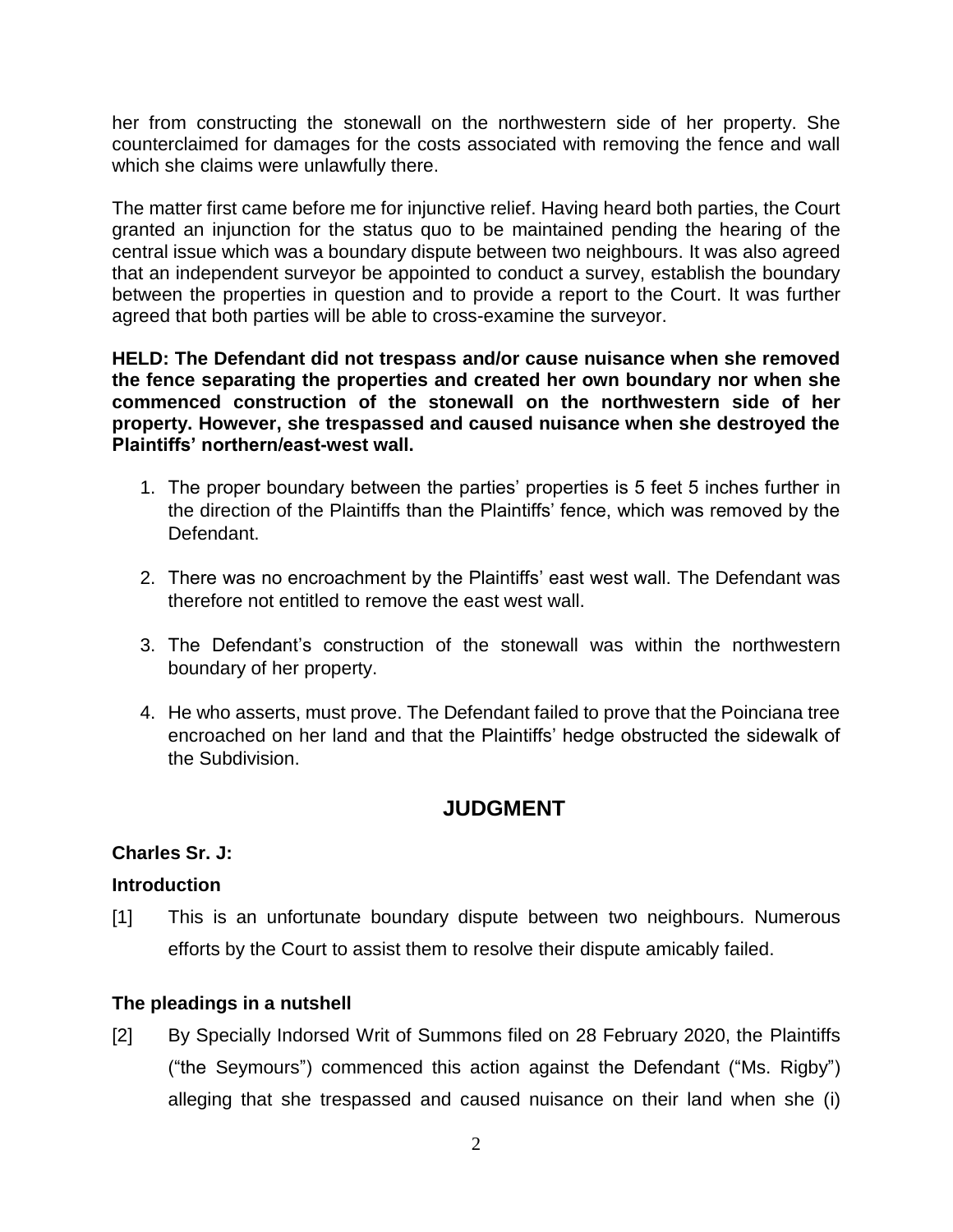removed a portion of the fence separating their properties and erected a cement boundary, (ii) removed a portion of their east west wall and (iii) constructed a stonewall on the northeastern side of their property. As a result of Ms. Rigby's alleged actions, the Seymours asserted that the trellis located along the northern boundary of the property collapsed. The Seymours also claimed that Ms. Rigby committed a nuisance when she damaged and destroyed their property.

[3] In her Defence and Counterclaim filed on 2 June 2020, Ms. Rigby denied having trespassed on the Seymours' property and/or having committed a nuisance. Instead, she asserted that the Seymours were encroaching on her property, thereby entitling her to undertake the construction complained of by them. Ms. Rigby then counterclaimed for the costs incurred as a result of the construction which she undertook. She also sought an injunction to restrain the Seymours from interfering with her construction work. Ms. Rigby further asserted that the Poinciana tree belonging to the Seymours encroaches on her property and she sought an order for its removal. She also averred that the Seymours have obstructed the easements over the sidewalk and the road by having a hedge and a derelict car in the road.

#### **Procedural history**

- [4] This matter first came before me for injunctive relief on 4 June 2020. Having heard both parties, the Court granted an interim injunction ordering that the status quo be maintained until further order. It was also evident that the central issue between these neighbours was a boundary dispute and the Court urged the parties to settle their dispute amicably. That failed. With the consent of both parties, the Court ordered that an independent expert surveyor in the person of the Surveyor General conduct a survey, establish the boundary between the properties and furnish a report to the Court and to the parties. It was further ordered that both parties would be at liberty to cross-examine the Surveyor General.
- [5] The 4 June 2020 Order was made during the peak of the Covid-19 pandemic. The Surveyor General's Report was not forthcoming and, some months later, the Court made another order for another independent surveyor, to be agreed upon by both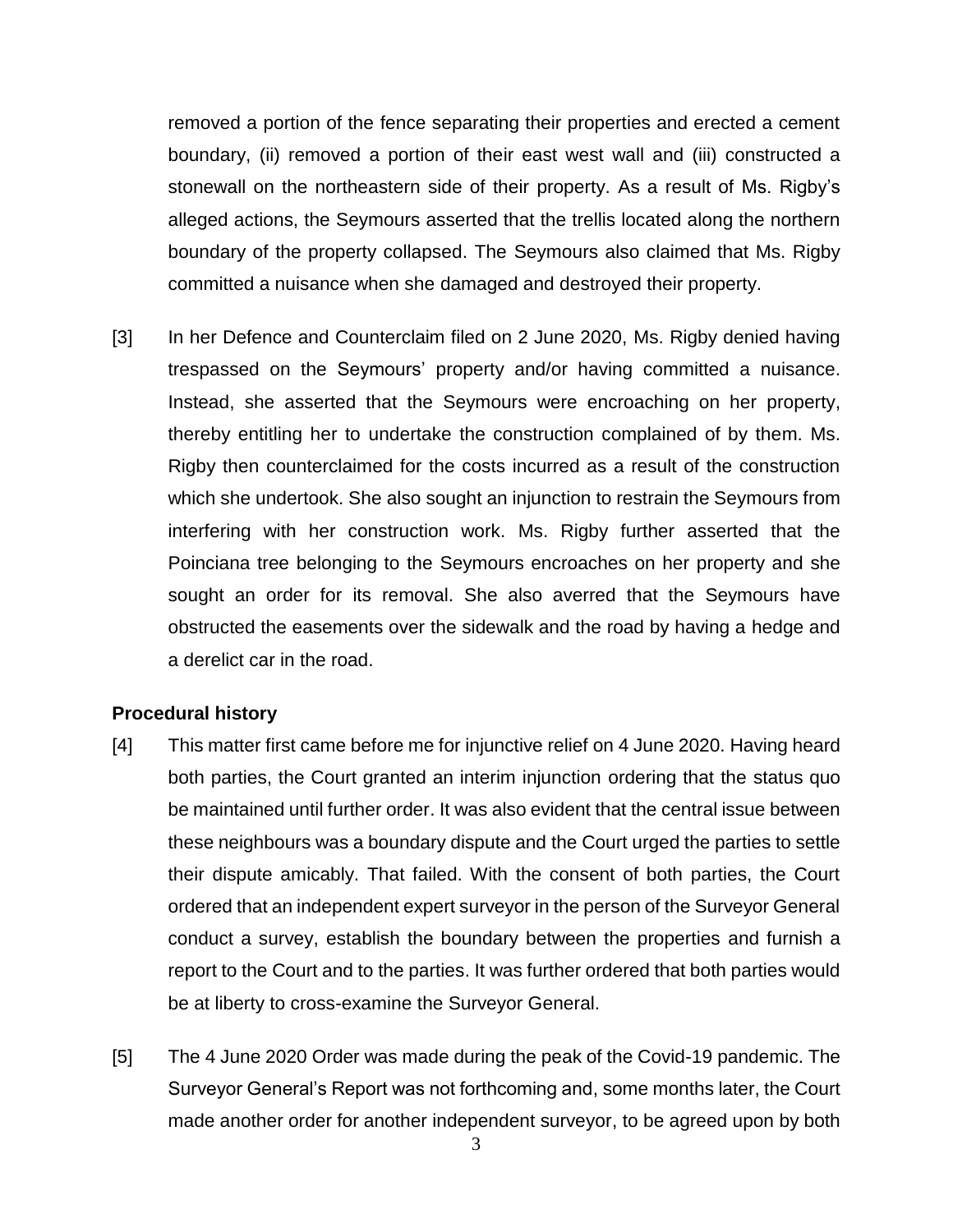parties, to carry out the survey and furnish his report to the Court. Mr. Donald Thompson was engaged to conduct that survey but his Report dated 30 October 2020 was incomplete. The parties reverted to the Surveyor General who was then assigned to another Government Ministry. That contributed to some delay. In the end, the current Surveyor General, Brian Bynoe, produced a Report and he was the only witness who testified at this hearing.

#### **Brief background**

- [6] The parties own adjacent properties. The Seymours are the owners of Lot 3, Block 7 Westward Villas in the Island of New Providence. Ms. Rigby is the owner of Lot 8, Block 7 Westward Villas. The Seymours' Lot is west of Ms. Rigby's Lot.
- [7] Ms. Rigby purchased Lot 8 by Conveyance dated 28 September 1993 from Katherine Papastavrou.
- [8] On 20 March 2019, the Seymours acquired Lot 3 by Deed of Assent to the Will of Kenneth Aaron Seymour.
- [9] After the land was conveyed to Ms. Rigby, a conveyance which seeks to confirm the property conveyed to Katherine Papastavrou was executed ("the Confirmatory Conveyance"). The description of the land conveyed was stated to be coloured green on the annexed plan. The Plan annexed shows a 5-foot strip of land between the parties' lots that is not coloured.

#### **The issues**

- [10] The following issues arise for determination:
	- a. Whether Ms. Rigby was entitled to and was trespassing and/or caused nuisance to the Seymours when she removed a portion of the Seymours' fence separating the properties and constructed her own cement boundary;
	- b. Whether Ms. Rigby was entitled to or was trespassing and/or caused nuisance to the Seymours when she removed a portion of their (the Seymours) east west wall in the front of their property;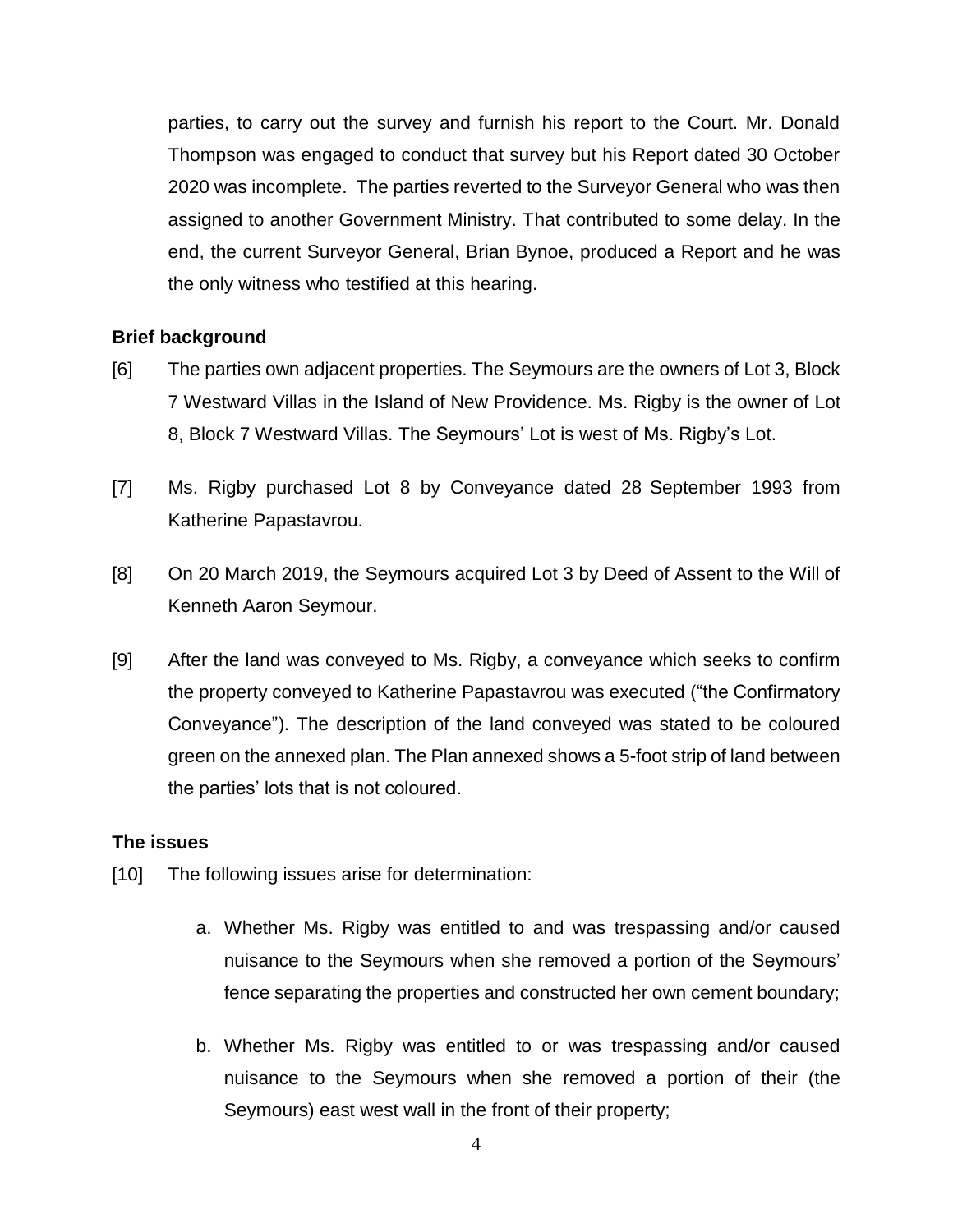- c. Whether Ms. Rigby was entitled to or was trespassing and/or causing nuisance when she commenced construction of the stonewall;
- d. Whether the Poinciana tree was encroaching on Ms. Rigby's property, thereby entitling her to remove it; and
- e. Whether the Seymours breached the easements over the sidewalk and road by obstructing same with a hedge and derelict car respectively.

#### **The evidence**

- [11] As indicated, Brian Bynoe was the only witness who testified at this hearing. Mr. Bynoe's evidence in chief is contained in his Witness Statement filed on 27 April 2021. He was the Surveyor General of the Commonwealth of The Bahamas with the Department of Lands & Surveys from 2009 to 2015. He returned to the position in December 2020. Mr. Bynoe was deemed an expert in land registration/cadastre mapping and surveying. He also holds a post graduate diploma in Geographic Information System ("GIS").
- [12] Mr. Bynoe referred to a map of lots 8 and 3 of the revised layout of Block No. 7. He asserted that, after careful measurement, he found that the northeastern boundary marker was misplaced by approximately 1 foot and 5 inches or thereabouts from the original placement and the southeastern boundary marker was misplaced by approximately 5 feet and 5 inches from the original placement. A chain link fence occupies the southeastern boundary line.
- [13] Under cross-examination by learned Counsel Mr. Curry, who appeared as Counsel for the Seymours, Mr. Bynoe clarified that the boundary between the parties' lots ought to be 5 feet 5 inches further west (in the direction of the Seymours' lot). However, the boundary of Ms. Rigby's fence is also too far in the direction of lot 9. The eastern boundary of Ms. Rigby's lot ought to be 8.33 feet further west.
- [14] Under cross-examination by learned Counsel Mr. Morris, who appeared as Counsel for Ms. Rigby, Mr. Bynoe stated that the northeastern boundary of the Seymours' property is "in general" correct. He added that it might be inches off. He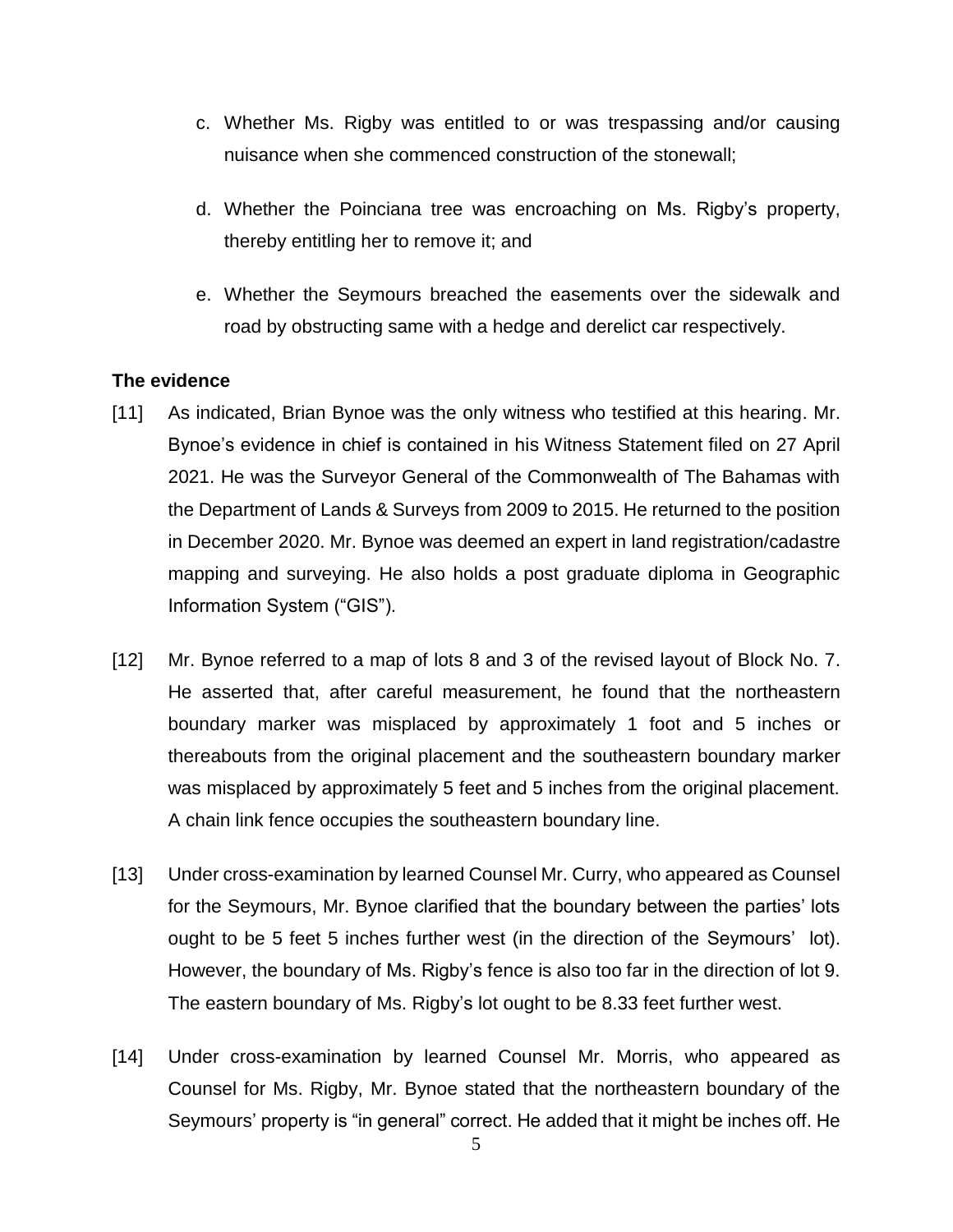stated that the margin for rounding up to a foot must be within decimals of a foot. Mr. Bynoe further stated that the northeastern boundary between lots 8 and 9 is reasonably consistent with the 1989 plan. He explained that, in surveying, there are no two surveys that would get exactly the same point. He asserted that the Seymours' east west (on the northern side of the property) wall along lot 3 is consistent (within inches) with the boundary up to a certain distance and then it moves away. He said the wall is on the boundary line and he believes they share the wall.

- [15] Under further cross-examination by Mr. Curry, Mr. Bynoe explained that, in determining whether the original placement of the marker was misplaced, he tried to do a check independent of surveys by other surveyors by coming from control station along Skyline. He established the values using control stations.
- [16] When he was referred to the 29 March 1993 Conveyance made between Westcott Investments Limited and Katherine Papastavrou (Ms. Rigby's predecessor in title), Mr. Bynoe agreed that there is a small strip of land (5-foot) which is not coloured and was therefore not conveyed, as the coloured areas were the parts to be conveyed. However, Mr. Bynoe said that he was asked by the Court to establish the boundary of the plan and not the ownership, which is a different question. He recalled that the Poinciana tree is on lot 3.

#### **Law on trespass**

[17] In **Montague Investments Limited v Westminster College Ltd. and another** [2020] 1 BHS J No 11, this Court set out the law on trespass as follows:

> **"[21] The law relating to trespass [21] Trespass to land is a medieval concept, much developed by the common law. Any unjustifiable intrusion by one person upon land that is in possession of another amounts to a trespass. It is a trespass to place anything on or in the land which is in the possession of another: Simpson v Weber (1925) 41 TLR 302. It matters not how trifling the nature of the action is, a suit in trespass will lie.**

> **[22] In Robert Addie and Sons (Collieries), Limited v Dumbreck [1929] A.C. 358 Asquith LJ defined a trespasser at page 371 as:**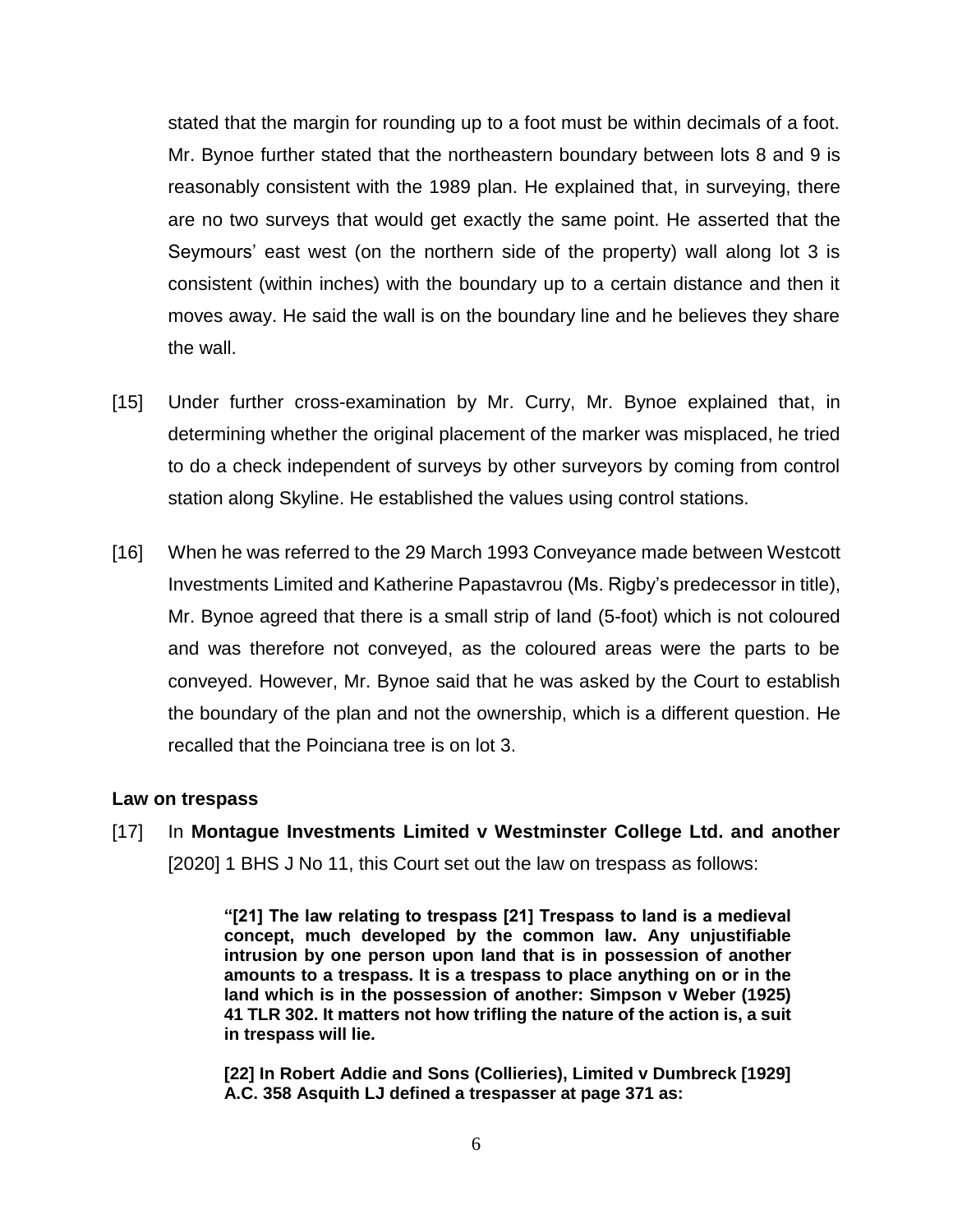**"The trespasser is he who goes on the land without invitation of any sort and whose presence is either unknown to the proprietor or, if known, is practically objected to."**

**[23] In Macnab and another v Richardson and another [2008] EWCA Civ 1631, at paragraph 19, Lloyd LJ defined trespass as follows:** 

**"… the slightest encroachment on another's land is a trespass. So even if the extent of the encroachment in this case is that the mesh, which constitutes the fence in this present case, was over the Richardsons' land but the fence posts were still on the Macnabs' land then the mesh of the fence was an encroachment and a trespass."** 

**[24] Similarly, in the Bahamian case of Paradise Island Ltd. v. El Condor Enterprises Ltd. [1992] BHS J. No. 133, Thorne J held that the encroachment of a wall on the plaintiff's property was a trespass by the defendant."**

#### **Law on nuisance**

[18] The law on nuisance was most succinctly stated by Small J in **Hinsey v Bahamas Electricity Corp.** [2001] BHS J No 95 at para 42 as:

> **"The essence of nuisance is activity, whether by an act or omission, which is an interference with, disturbance of or annoyance to a person**

**in the exercise or enjoyment of his ownership or occupation of land."**

[19] The principles of nuisance were neatly set out by Sir Terence Etherton MR in **Williams v Network Rail Infrastructure Ltd; Waistell v Network Rail Infrastructure Ltd** [2019] QB 601 at paras 39 and 40:

> **"39 I would summarise as follows the present principles of the cause of action of nuisance.**

> **40 First, a private nuisance is a violation of real property rights. That means that it involves either an interference with the legal rights of an owner of land, including a legal interest in land such as an easement and a profit a prendre, or interference with the amenity of the land, that is to say the right to use and enjoy it, which is an inherent facet of a right of exclusive possession:** *Hunter v Canary Wharf Ltd* **[\[1997\]](https://www.lexisnexis.com/uk/legal/search/enhRunRemoteLink.do?linkInfo=F%23GB%23AC%23sel1%251997%25year%251997%25page%25655%25&A=0.36035719508581543&backKey=20_T469800789&service=citation&ersKey=23_T469800756&langcountry=GB)  [AC 655,](https://www.lexisnexis.com/uk/legal/search/enhRunRemoteLink.do?linkInfo=F%23GB%23AC%23sel1%251997%25year%251997%25page%25655%25&A=0.36035719508581543&backKey=20_T469800789&service=citation&ersKey=23_T469800756&langcountry=GB) 687G–688E (Lord Goff citing FH Newark, "The Boundaries of Nuisance" 65 LQR 480), 696B (Lord Lloyd of Berwick), pp 706B, p 707c (Lord Hoffmann) and p 723D—E (Lord Hope of Craighead). It has been described as a property tort: Dolan Nolan, " 'A Tort Against Land': Private Nuisance as a Property Tort" in** *Rights and Private Law,* **Dolan Nolan & Andrew Robertson (eds) (2011)."**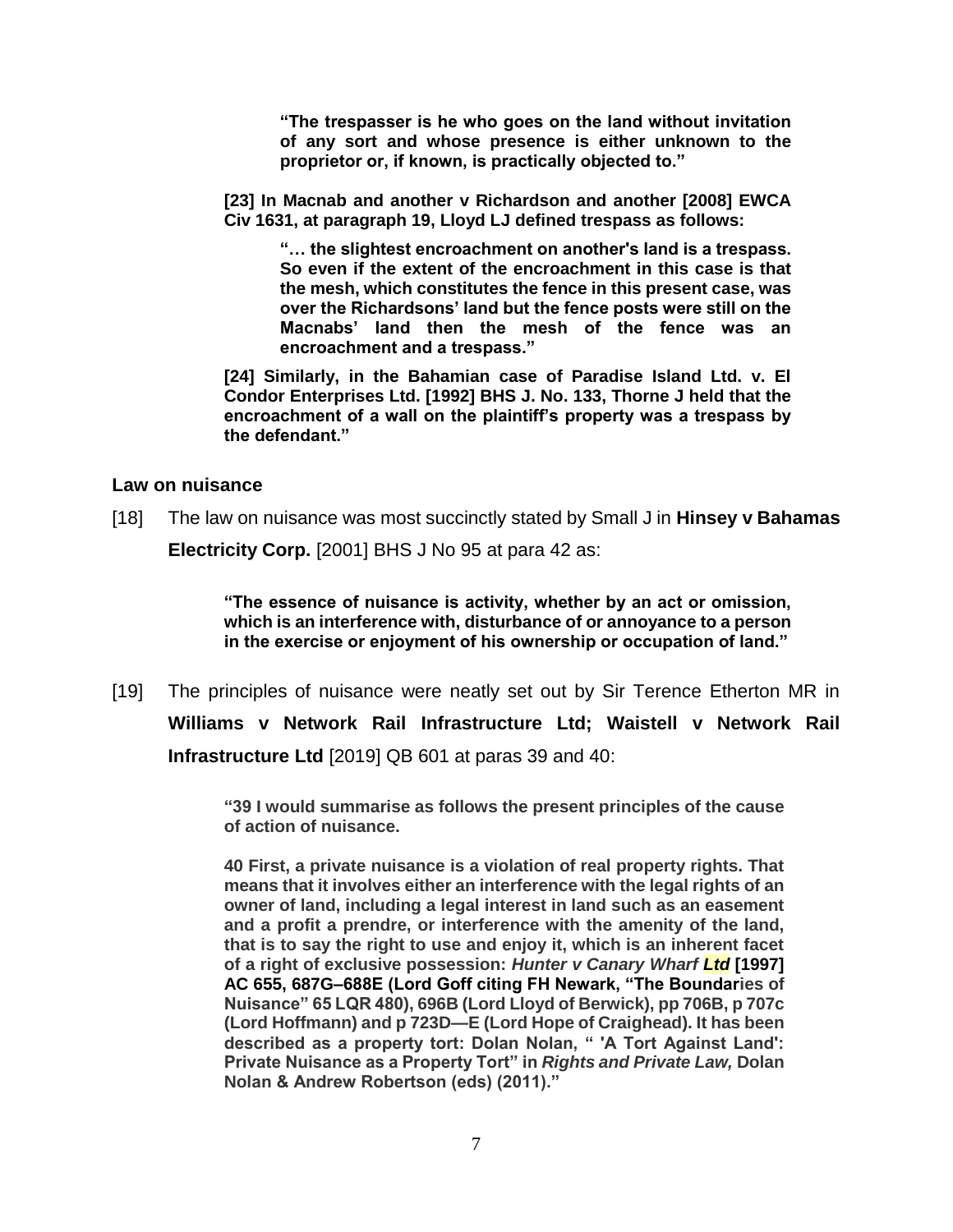[20] Nuisance by encroachment on a neighbour's land is one of three kinds of nuisance. At para 41, Sir Terence stated:

> **41 Secondly, although nuisance is sometimes broken down into different categories, these are merely examples of a violation of property rights as I have described them. In** *Hunter's* **case at p 695c, for example, Lord Lloyd said that nuisances are of three kinds:**

**"(1) nuisance by encroachment on a neighbour's land, (2) nuisance by direct physical injury to a neighbour's land; and (3) nuisance by interference with a neighbour's quiet enjoyment of his land."**

- [21] Nuisance is actionable in some instances without proof of damage. The question depends on the nature of the nuisance. Sir Terence continued at para 42:
	- **42 Thirdly, the frequently stated proposition that damage is always an essential requirement of the cause of action for nuisance because nuisance is derived from the old form of action on the case must be treated with considerable caution. As to the proposition, see, for example,** *Lemmon v Webb* **[\[1894\] 3 Ch](https://www.lexisnexis.com/uk/legal/search/enhRunRemoteLink.do?linkInfo=F%23GB%23CH%23sel1%251894%25vol%253%25year%251894%25page%251%25sel2%253%25&A=0.22868999722965055&backKey=20_T469800789&service=citation&ersKey=23_T469800756&langcountry=GB) 1, 11, 21, 24;** *Davey v Harrow Corpn* **[\[1958\]](https://www.lexisnexis.com/uk/legal/search/enhRunRemoteLink.do?linkInfo=F%23GB%23QB%23sel1%251958%25vol%251%25year%251958%25page%2560%25sel2%251%25&A=0.31657171514213844&backKey=20_T469800789&service=citation&ersKey=23_T469800756&langcountry=GB) 1 QB 60, 71***; Hunter's* **case at p 69 5D; and** *Delaware Mansions Ltd v Westminster City Council* **[\[2](https://www.lexisnexis.com/uk/legal/search/enhRunRemoteLink.do?linkInfo=F%23GB%23AC%23sel1%252002%25vol%251%25year%252002%25page%25321%25sel2%251%25&A=0.5551421695876126&backKey=20_T469800789&service=citation&ersKey=23_T469800756&langcountry=GB)002] 1 AC 321, paras 15, 33. It is clear both that this proposition is not entirely correct and also that the concept of damage in this context is a highly elastic one. In particular, interference with an easement or a profit a prendre is actionable as a nuisance without the need to prove specific damage:** *Harrop v Hirst* **(1868) LR 4 Ex 43, 46–47, 48;** *Nicholls v Ely Beet Sugar Factory Ltd* **[\[1936\] Ch 343,](https://www.lexisnexis.com/uk/legal/search/enhRunRemoteLink.do?linkInfo=F%23GB%23CH%23sel1%251936%25year%251936%25page%25343%25&A=0.3565757443367663&backKey=20_T469800789&service=citation&ersKey=23_T469800756&langcountry=GB) 349–350. Furthermore, in the case of an artificial object protruding into a claimant's property from the neighbouring land, Mr David Hart QC, for NR, accepted that the claimant has a cause of action in nuisance without proof of damage. Although McNair J said in** *Kelsen v Imperial Tobacco Co (of Great Britain and Ireland) Ltd* **[\[1957\] 2 QB 334](https://www.lexisnexis.com/uk/legal/search/enhRunRemoteLink.do?linkInfo=F%23GB%23QB%23sel1%251957%25vol%252%25year%251957%25page%25334%25sel2%252%25&A=0.2287917151144644&backKey=20_T469800789&service=citation&ersKey=23_T469800756&langcountry=GB) that an advertising sign erected by the defendant which projected into the airspace above the plaintiff's shop was a trespass and was not capable of constituting a nuisance, he so held without any reference to the previous authority to the contrary in** *Baten's Case* **(1610) 9 Co Rep 53b and** *Fay v Prentice* **(1845) 1 CB 828 and so** *Kelsen's* **case must be considered per incuriam in relation to that issue. So far as concerns such nuisance from encroachment by an artificial object, the better view may actually be that damage is formally required but damage is always presumed:** *Baten's Case; Fay v Prentice* **at p 841. That, in itself, shows both the artificiality and elasticity of any requirement of damage for the purpose of establishing nuisance".**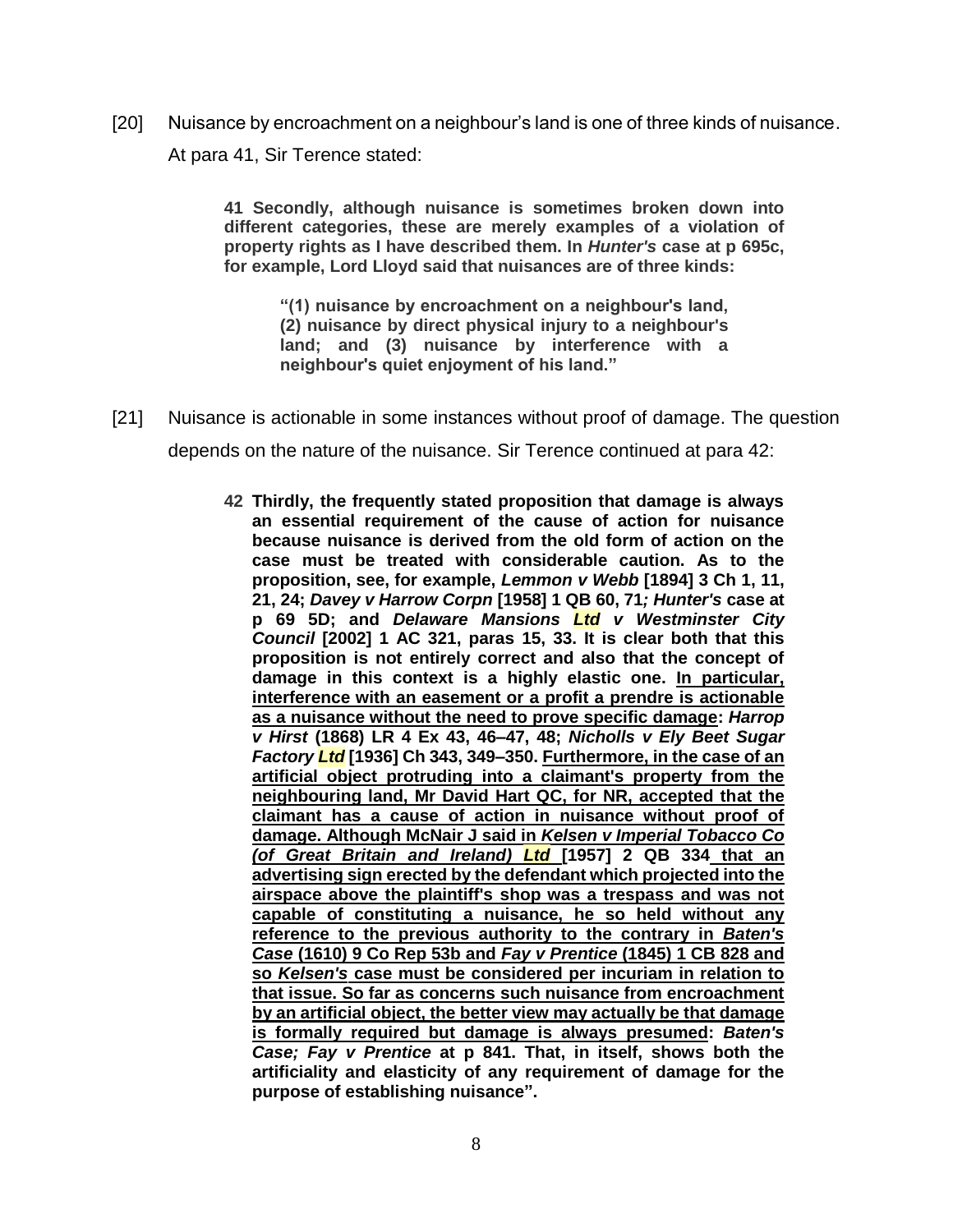#### **Discussion**

[22] The principal dispute is the location of the boundary between the lots. Mr. Bynoe's evidence was that the true boundary is further west than the 1989 plan indicated. Put differently, he said that the fence between the parties' lots was not the actual boundary.

### **Removal of fence separating the properties and construction of new cement boundary**

- [23] Relying on Mr. Bynoe's evidence, Mr. Morris submitted that Ms. Rigby was not trespassing on the Seymours' land when she removed portions of their eastern and northeastern fence and constructed a cement boundary, as it was actually within the boundary of her land. According to Mr. Morris, Mr. Bynoe's evidence supports Ms. Rigby's position that her construction work was done on her own property and that the Seymours were the ones who were trespassing. He argued that Ms. Rigby was therefore within her rights to remove the chain link fence and cut the offending portion of the Seymours' east wall which encroached on her property.
- [24] I accept Mr. Bynoe's evidence on the boundary between the properties: that the proper boundary is 5 feet 5 inches feet further west from the fence separating the properties that Ms. Rigby caused to be destroyed. As such, Ms. Rigby was not trespassing when she removed portions of the fence and erected her own cement boundary between their properties. However, Mr. Bynoe's evidence was also that Ms. Rigby's eastern boundary is 8.33 feet from the original marker.
- [25] Mr. Curry did not accept the boundaries as asserted by Mr. Bynoe. Even if his boundaries are correct, says Mr. Curry, there is a 5-foot strip of land between the lots that is not owned by Ms. Rigby. He relied on the Confirmatory Conveyance dated 16 March 1994 between Westcott Investments Limited and Katherine Papastavrou. According to him, that Conveyance confirms that there has been no encroachment on Ms. Rigby's property since she cannot claim what she does not own.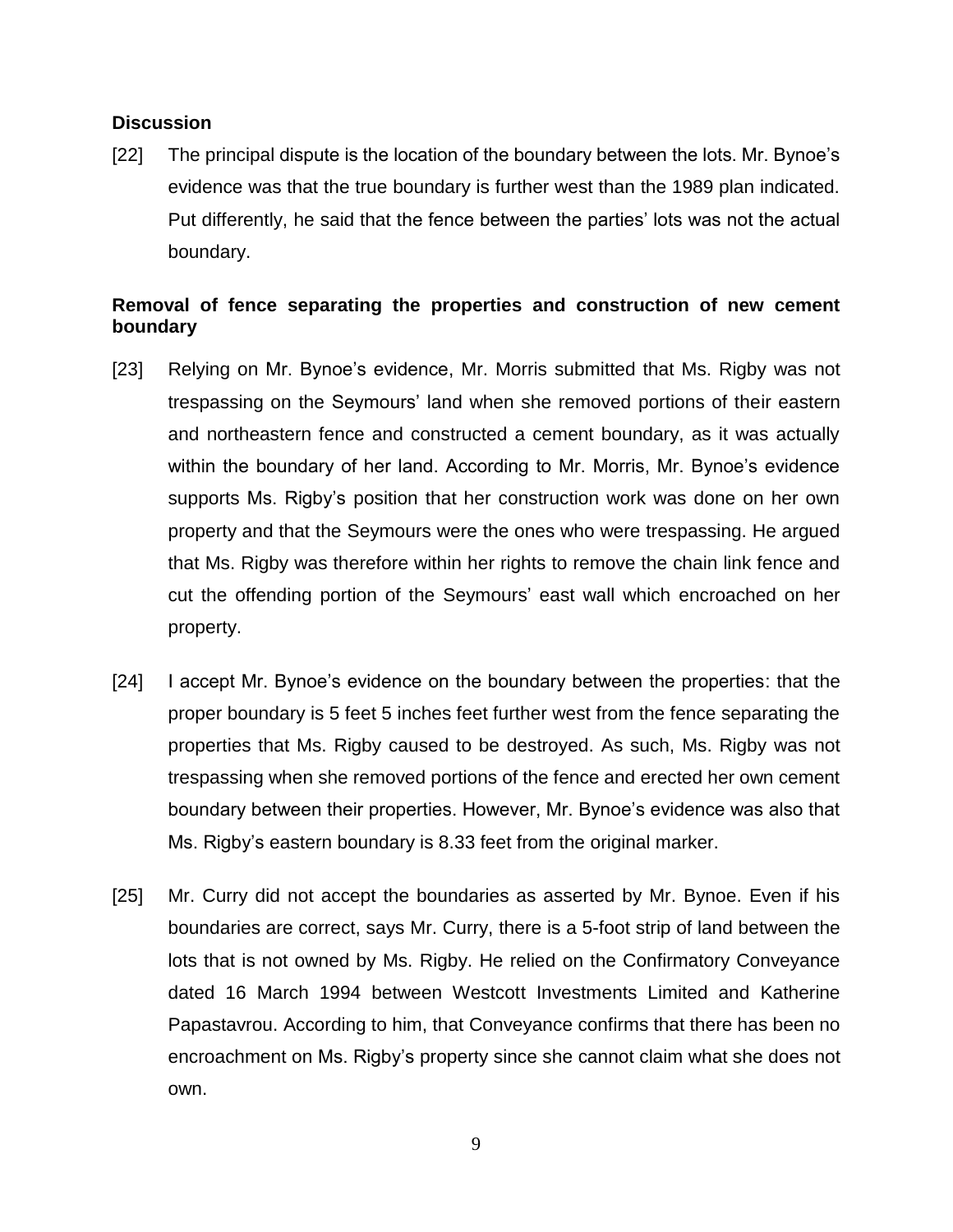- [26] Mr. Morris intimated that the boundary is not affected by the strip of land referred to by Mr. Curry. He contended that the strip is outlaid and located on the southern portion of lots 8, 9 and 10. Further, says Mr. Morris, the Confirmatory Conveyance was made after Ms. Rigby purchased her lot and she was never a party to it.
- [27] The strip lies between the parties' lots. As such, if it were in fact not conveyed to Ms. Rigby, then her assertion as to her ownership of 5 feet 5 inches of land west of the fence fails. I agree that the purported effect of the Confirmatory Conveyance is to "confirm" that the strip of land between the parties' lots was not to be conveyed to Katherine Papastavrou. However, I agree with Mr. Morris that Ms. Rigby cannot be bound by the Confirmatory Conveyance since it was executed after she purchased her lot and she was not a party to it.
- [28] The question then is whether the strip of land was conveyed to Ms. Rigby by her title documents (less the Confirmatory Conveyance). Since I accepted the boundaries as set out by Mr. Bynoe, Ms. Rigby's title documents must have conveyed the strip of land to her. The purported effect of the Confirmatory Conveyance is to take that strip back, which is not possible because it was executed after Ms. Rigby's Conveyance and she was not a party to the Confirmatory Conveyance.
- [29] The boundary between the properties being further to the Seymours' side than originally drawn, Ms. Rigby was entitled to remove the fence between the properties and erect her own cement boundary to the extent that the cement boundary is within the boundary as expressed by Mr. Bynoe. It follows that no trespass or nuisance can be said to have arisen from these acts, as Ms. Rigby's presence was not unlawful.
- [30] Ms. Rigby claims damages for the costs of all of the construction which she undertook. In respect of the separating boundary construction, she claimed the following: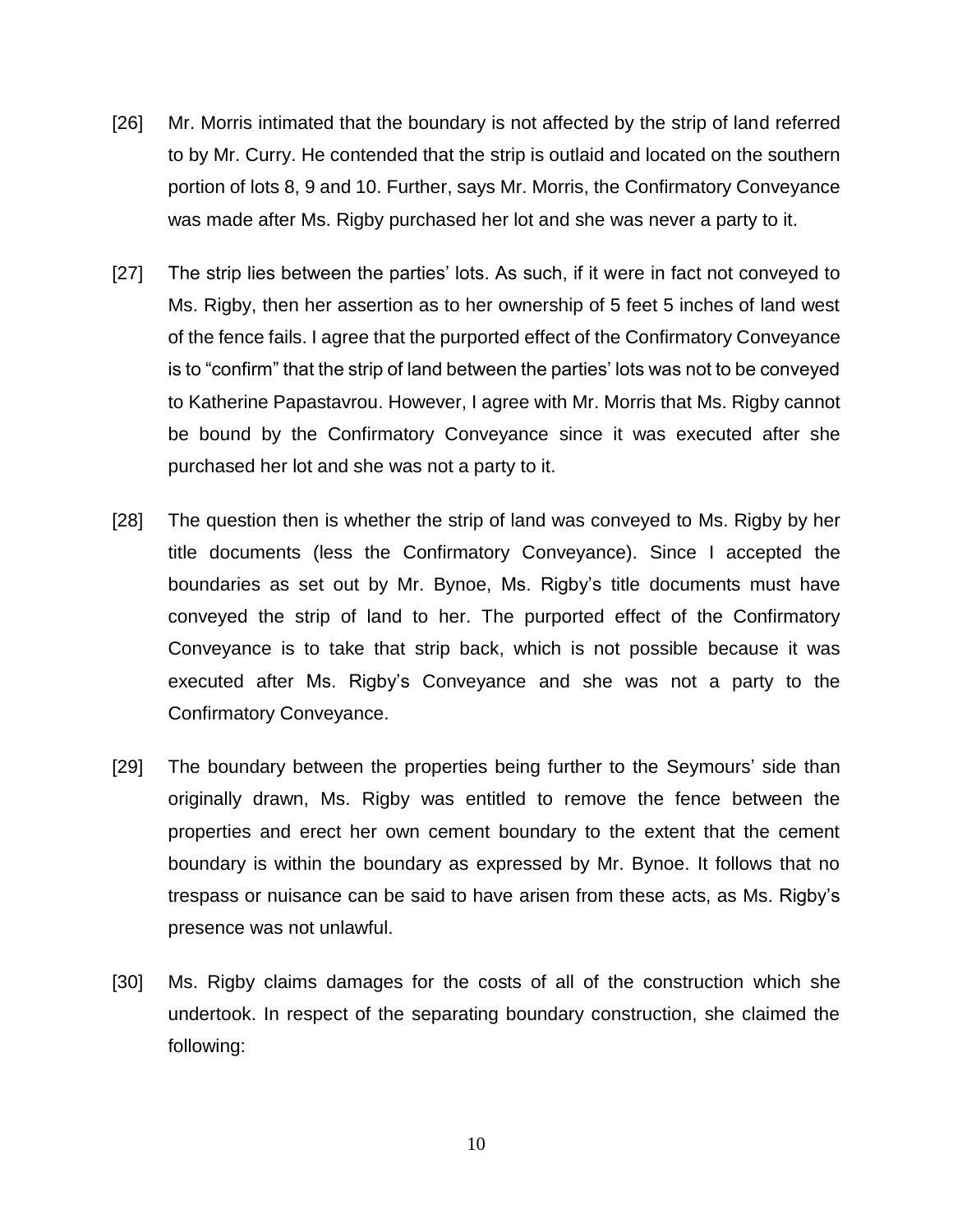- a. Labour and materials costs of remedial work (approx. 32 ft., trenching, footing and laying blocks - \$392
- b. Material costs (cement, lime, steel, sand, nails) \$240
- c. Cost to remove approx. 32 ft. of fence off boundary \$60
- [31] Given that the Court was concerned only with the establishment of the boundary between the lots, the issue of damages was not ventilated. That said, special damages are quantified damages which a plaintiff has already spent as a result of the damage and loss suffered. This type of damages must therefore be pleaded for, particularized and proved: **IIkew v Samuels** [1963] 1 WLR 991 at 1006: per Lord Diplock. The Court will have to give some further directions on this issue.

#### **Construction of Ms. Rigby's stonewall**

- [32] With respect to Ms. Rigby's construction of a stonewall on the north end boundary marker of the Seymours' property, Mr. Curry asserted that the stonewall was unlawfully constructed on the Seymours' driveway. He contended that Ms. Rigby's markers within which she constructed the stonewall were inaccurate. On the other hand, Mr. Morris submitted that Ms. Rigby was entitled to construct it where she did and the Seymours had no right to prevent the construction. He relied on Mr. Bynoe's evidence that the markers erected by Ms. Rigby fell within the northeast boundary of her property.
- [33] I agree with Mr. Morris that Ms. Rigby was entitled to construct the stonewall where she did. Mr. Bynoe's clear evidence was that Ms. Rigby's northwestern boundary marker was accurate. Accordingly, such construction did not amount to trespass or nuisance as asserted by the Seymours.

#### **Removal of the Seymours' east west wall**

[34] The Seymours asserted that Ms. Rigby's removal of their east-west wall (on the northern side of their property) was unlawful. Ms. Rigby contended that she was entitled to do so because it encroached on her land but Mr. Bynoe's evidence confirmed that the Seymours' east-west wall did not encroach on Ms. Rigby's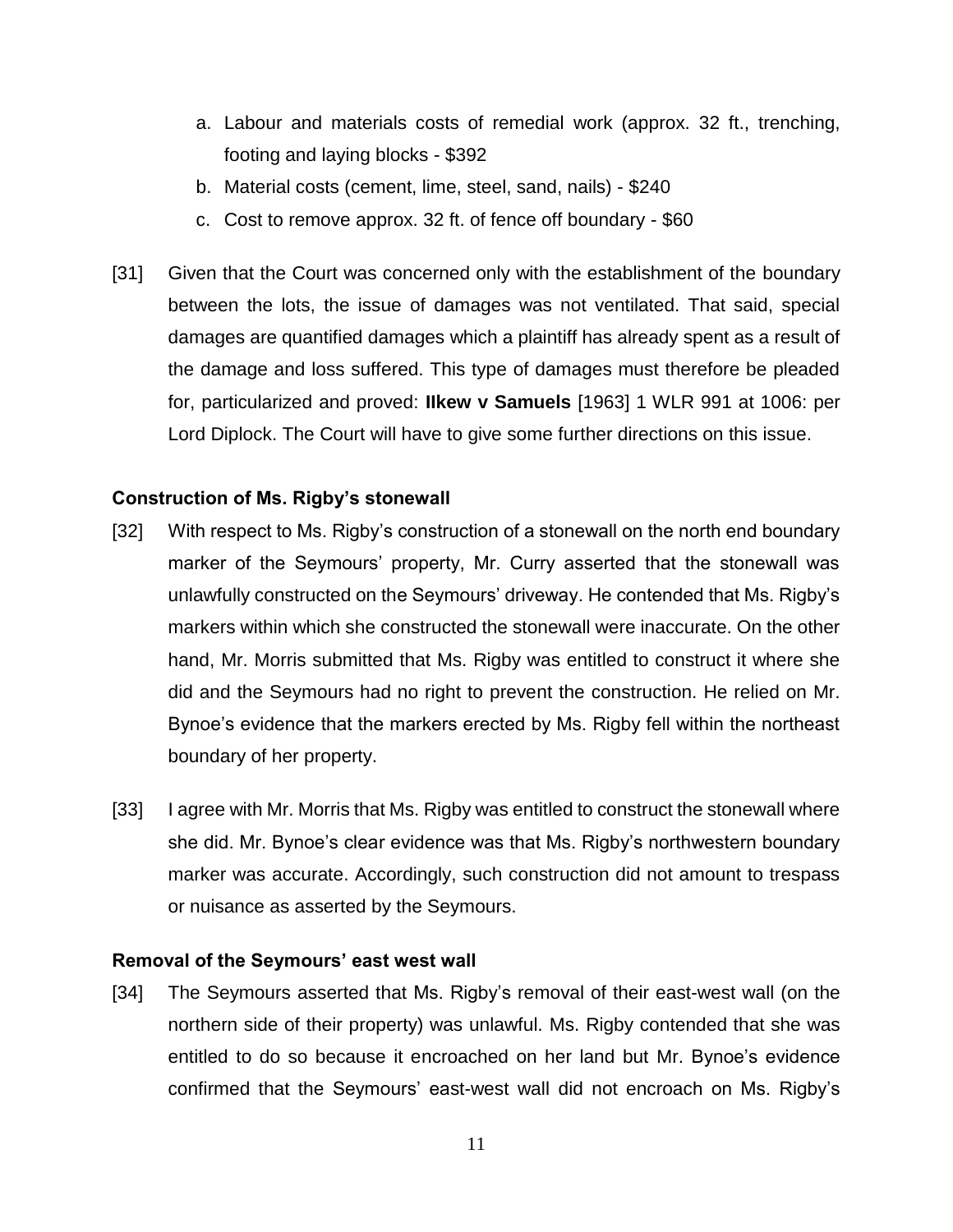property. Accordingly, Ms. Rigby's removal of this wall amounted to trespass and nuisance, as she was not authorised to be present on or interfere with the wall.

- [35] Since Ms. Rigby was not entitled to remove this wall, the Seymours are entitled to the costs of repairing same. In their Statement of Claim, the Plaintiffs claim generally for the cost to repair their property in the sum of \$5,000.
- [36] It is well established that the objective of an award of damages is to put the plaintiff "*in the same position that he would have been in had he not sustained the wrong for which he is now getting compensation or reparation*": See **Livingstone v Raywards Coal Company** (1880) 5 App Cas 25.
- [37] Accordingly, the appropriate measure of damages to which the Seymours are entitled in respect of the wrongful removal of the east-west wall is the market cost of restoring the wall once they can prove that the cost of repairing the wall is \$5,000. Again, this has to be properly addressed by the Court.

#### **Poinciana tree**

- [38] With respect to the Poinciana tree, Mr. Morris submitted that the roots of the Seymours' Poinciana tree encroached on Ms. Rigby's land. On the other hand, Mr. Curry argued that the tree did not encroach on her land. He relied on Mr. Bynoe's evidence that he recalled the tree and its root being on the Seymours' lot. Although I found Mr. Bynoe to be a very credible and impartial witness, I am reluctant to accept his evidence with respect to the location of the Poinciana tree. He seemed unsure on this particular issue. He first said that it was on lot 3 "*from my [his] information*" and then said "*From my estimate I think it was on lot number 3, but I would have to actually turn the angle to make sure. From my recollection it appeared to be on lot 3.*" Ms. Rigby proffered no other evidence to prove that the tree encroached on her land and, since this is her assertion in her Counterclaim against the Seymours', the onus is on her to prove her assertion.
- [39] Accordingly, I find that Ms. Rigby has not proven that the Poinciana tree encroached on her land.